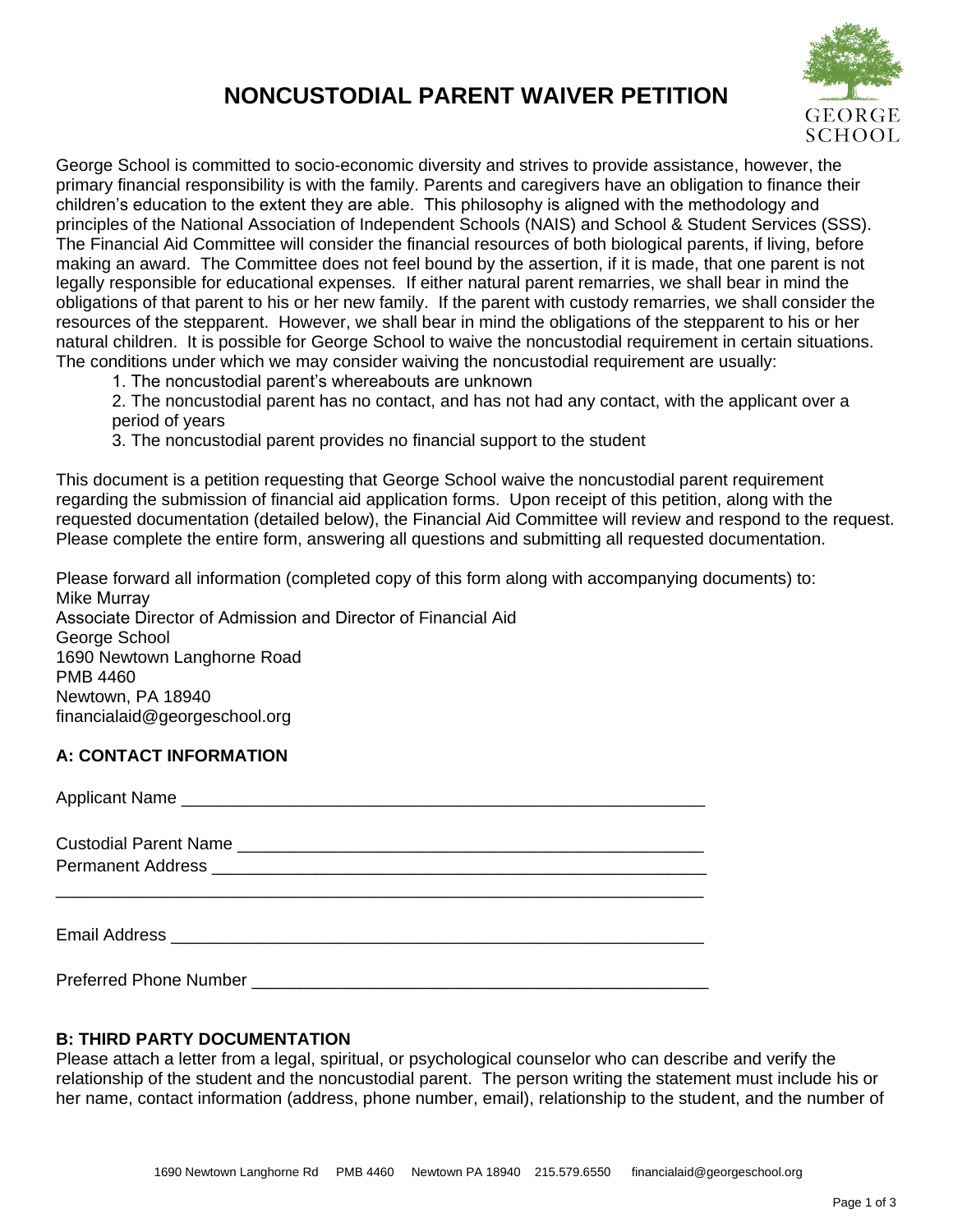years he or she has known the student and in what capacity.

#### **C: CUSTODIAL PARENT PERSONAL ACCOUNT**

Please attach a statement providing additional information that will help the Financial Aid Committee understand the circumstances that make it necessary to waive the noncustodial requirement. Please provide as much detail as possible and include any applicable documentation.

### **D: NONCUSTODIAL PARENT CONTACT INFORMATION (IF KNOWN)**

| 1. Marital Status of applicant's natural/adoptive parents:                                                               |
|--------------------------------------------------------------------------------------------------------------------------|
| 2. If divorced or separated, indicate year of divorce/separation.                                                        |
| 3. Has the noncustodial parent ever claimed the applicant on a federal income tax return? ________________               |
| 4. If you answered yes above, was this a condition of a divorce decree? ________                                         |
| 5. If you answered yes above, please indicate the most recent tax year this occurred. ______________                     |
| 6. Has the noncustodial parent remarried? _________________<br>If yes, year of remarriage. ___________________           |
| 7. Does the noncustodial parent have other children? ________________                                                    |
| <b>E: FREQUENCY OF CONTACT</b><br>1. Has the applicant had contact with his or her noncustodial parent in the past year? |
| 2. If you answered yes above, please describe the nature of the contact:                                                 |
| 3. If you answered no above, please indicate when the applicant last had contact with his or her noncustodial            |
| parent:                                                                                                                  |

#### **F: CHILD SUPPORT AND LEGAL ORDERS**

1. Did the noncustodial parent pay child support this year?

2. If you answered yes above, please indicate the total amount of child support paid this year for the applicant